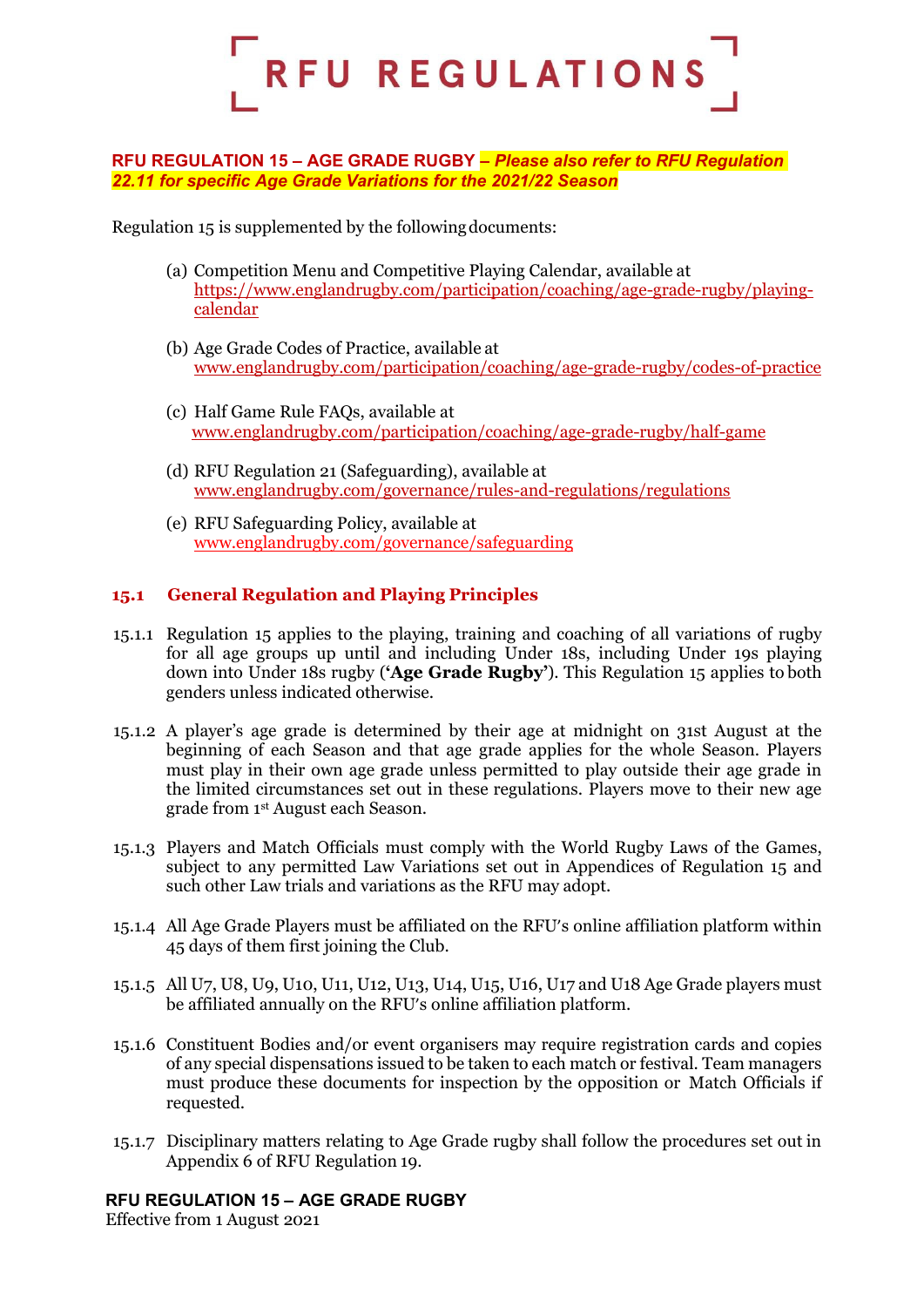## **15.2 Combining of Age Grades**

- 15.2.1 Certain age grades are permitted to be combined together for training and playing as set out in the table at Regulation 15.5.
- 15.2.2 If Age Grades are being combined, the following conditions must be met:
	- (a) the school or club does not have a sufficient number of players to make up a team in the single age grade;
	- (b) the school's principal or the club's Constituent Body provides written approval (such approval to be valid for up to one season only);
	- (c) no more than half the players on the pitch at any time can be from the older age grade;
	- (d) the team plays to the rules of the younger age grade; and
	- (e) the provisions of Regulation 15.5 are followed in relation the U12 and U13s girls.

#### **15.3 Playing Up**

- 15.3.1 Certain age grades are permitted to play up one or two age grades for training and playing if recommended by the player's club, school or college as set out in the table at Regulation 15.5.
- 15.3.2 If players are playing up, the following conditions must be met:
	- (a) in each case an appropriate assessment is carried out (and documented) by the club/school/college. Best practice on carrying out an appropriate assessment is set out in the Code [www.englandrugby.com/participation/coaching/age-grade](http://www.englandrugby.com/participation/coaching/age-grade-rugby/codes-of-practice;)[rugby/codes-of-practice;](http://www.englandrugby.com/participation/coaching/age-grade-rugby/codes-of-practice;)
	- (b) in respect of club rugby, approval is obtained from an individual who has parental responsibility for the player;
	- (c) in respect of school or college rugby, approval is obtained from an individual who has parental responsibility for the player (who may be the principal in loco parentis); and
	- (d) in respect of school or college rugby for U16s and above, the individual who has parental responsibility for the player (who may be the principal in loco parentis) is informed that it is possible that this dispensation may result in the player playing with and/or against one or more U19 players who are playing down in accordance with Regulation 15.

#### **15.4 Playing Down**

- 15.4.1 Certain age grades are permitted to play down one or two age grades for training and playing if recommended by the player's club, college or school as set out in the table at Regulation 15.5 and only in the following circumstances:
	- (a) the player must be in a younger academic year at school/college than the player's academic birth year; or
	- (b) the player's safety may be compromised due to their small stature in comparison to other players in the same age grade or due to a developmental or behavioural issue.
- 15.4.2 If players are playing down an age grade, the following additional conditions must be met:
	- (a) in each case an assessment is carried out by the club/college/school. Best practice as to how to carry out an assessment is set out in the Code available at [www.englandrugby.com/participation/coaching/age-grade-rugby/codes-of-](http://www.englandrugby.com/participation/coaching/age-grade-rugby/codes-of-practice;)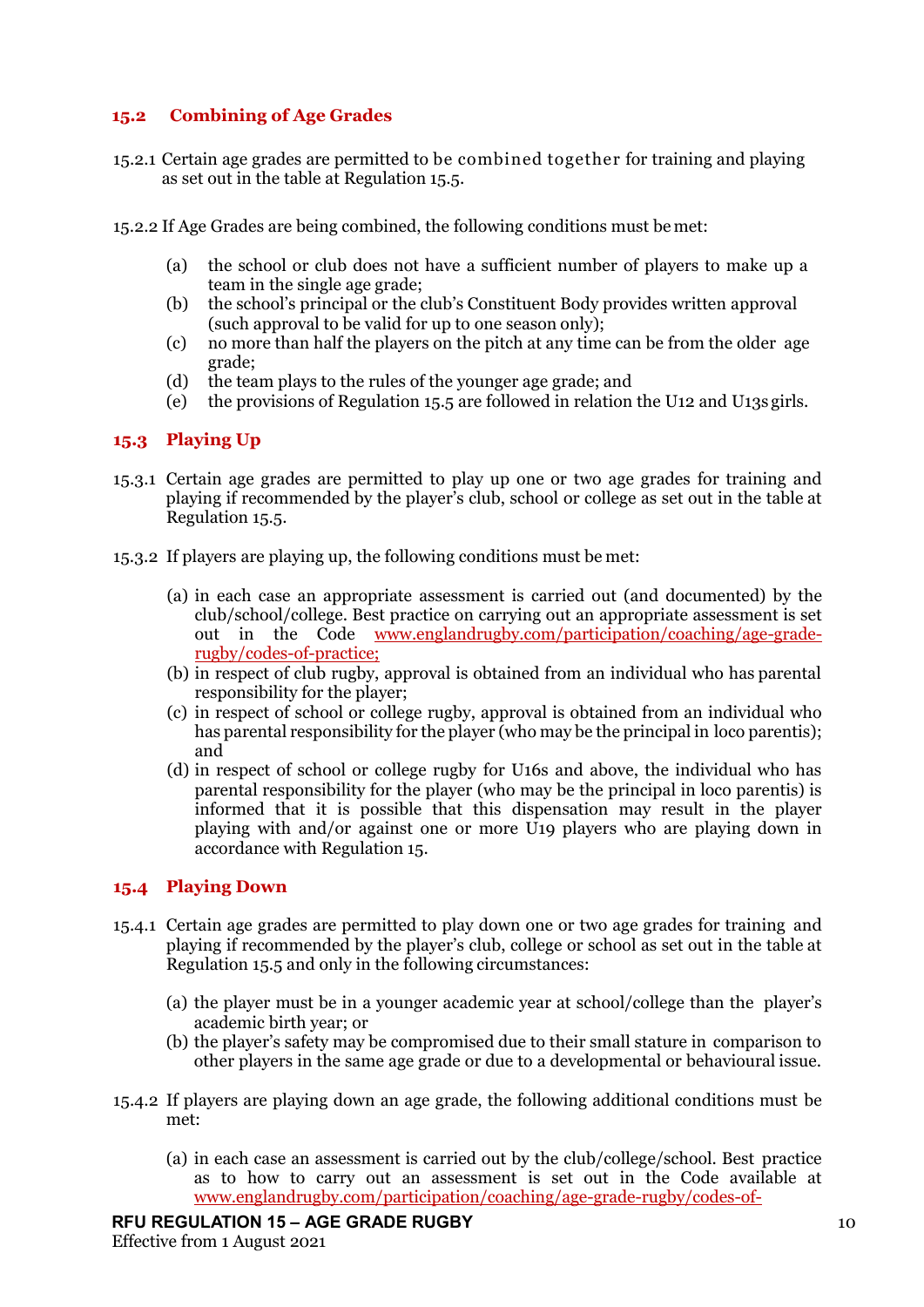[practice;](http://www.englandrugby.com/participation/coaching/age-grade-rugby/codes-of-practice;)

- (b) in respect of club rugby, the approval of an individual who has parental responsibility for the player and the Age Grade Chair, and for U13s and below, the approval of club's Constituent Body is obtained;
- (c) in respect of school or college rugby, the approval of an individual who has parental responsibility for the player (who may be the principal in loco parentis) is obtained;
- (d) in respect of female U19s, the approval of the RFU is obtained;
- (e) if approval is given, the club/college/school must notify the opposing teams and match officials at least 24 hours in advance of the game although an opposition's objection may not prevent the player from playing;
- (f) any permission to play down is valid for up to one season only and the player must remain in that lower age grade for the entire Season; and
- (g) if playing down two age grades, the written approval of the RFU is required.

# **15.5 Playing Up and Playing Down Table**

| <b>AGE GRADE</b>                     | <b>COMBINING</b>                                                                          | <b>PLAYING UP</b>              | <b>PLAYING DOWN</b>  |
|--------------------------------------|-------------------------------------------------------------------------------------------|--------------------------------|----------------------|
| (SCHOOL                              |                                                                                           |                                |                      |
| YEAR)                                |                                                                                           |                                |                      |
|                                      | <b>MALE AND FEMALE PLAYERS</b>                                                            |                                |                      |
| $U6s$ (Yr1)                          | U6s are not permitted to play matches, competitions, tournaments or                       |                                |                      |
|                                      | festivals with any older age grades.                                                      |                                |                      |
| U <sub>7</sub> s(Yr2)                | U7s and U8s can play and                                                                  | Yes, with U8s only             | U7s and U8s can      |
| U8s(Yr3)                             | train together                                                                            | No playing up                  | play and train       |
|                                      |                                                                                           | permitted                      | together             |
| $U$ 9s $(Yr4)$                       | U9s are permitted to be                                                                   | No playing up is               | Playing down is      |
|                                      | combined with U10s in                                                                     | permitted                      | permitted in limited |
|                                      | accordance with 15.2.2                                                                    |                                | circumstances in     |
|                                      |                                                                                           |                                | accordance with 15.4 |
| $U$ 10s (Yr <sub>5</sub> )           | U10s are permitted to be                                                                  | No playing up is               | Playing down is      |
|                                      | combined with U9s or with                                                                 | permitted                      | permitted in limited |
|                                      | U11s in accordance with                                                                   |                                | circumstances in     |
|                                      | 15.2.2                                                                                    |                                | accordance with 15.4 |
| $U11s$ (Yró)                         | U11s are permitted to be                                                                  | No playing up is               | Playing down is      |
|                                      | combined with U10s or with                                                                | permitted                      | permitted in limited |
|                                      | U <sub>12</sub> s in accordance with                                                      |                                | circumstances in     |
|                                      | 15.2.2                                                                                    |                                | accordance with 15.4 |
|                                      | From U12s and above, mixed rugby is no longer permitted and different regulations applyto |                                |                      |
|                                      | male and female players as below                                                          |                                |                      |
|                                      | <b>FEMALE PLAYERS</b>                                                                     |                                |                      |
| U <sub>12</sub> s (Yr7)              | U12s are permitted to play                                                                | U12s are permitted             | Playing down is      |
|                                      | with U13s                                                                                 | to play with U13s              | permitted in limited |
|                                      |                                                                                           |                                | circumstances in     |
|                                      |                                                                                           |                                | accordance with 15.4 |
| U <sub>13</sub> s (Yr <sub>8</sub> ) | U13s are permitted to play                                                                | U13s are permitted             | Playing down is      |
|                                      | with U12s                                                                                 | to play with U12s              | permitted in limited |
|                                      |                                                                                           |                                | circumstances in     |
|                                      |                                                                                           |                                | accordance with 15.4 |
| U <sub>14</sub> s (Yr9)              | U14s are permitted to play                                                                | U14s are permitted             | Playing down is      |
|                                      | with U <sub>15</sub> s                                                                    | to play with U <sub>15</sub> s | permitted in limited |
|                                      |                                                                                           |                                | circumstances in     |
|                                      |                                                                                           |                                |                      |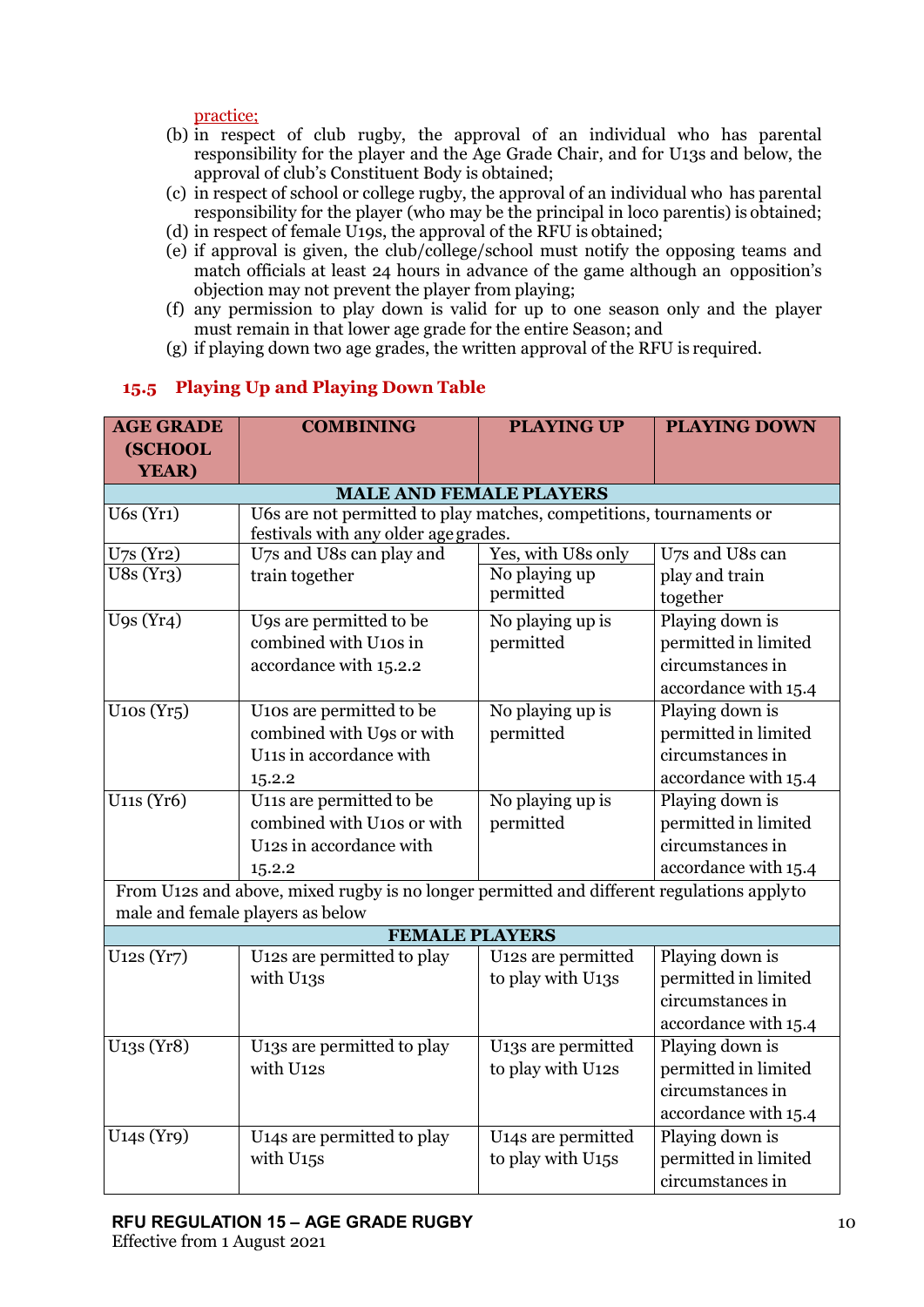|                                       |                                         |                                             | accordance with 15.4 |
|---------------------------------------|-----------------------------------------|---------------------------------------------|----------------------|
| U <sub>15</sub> s (Yr <sub>10</sub> ) | U <sub>15</sub> s are permitted to play | U <sub>15</sub> s are permitted             | Playing down is      |
|                                       | with U14s                               | to play with U14s                           | permitted in limited |
|                                       |                                         |                                             | circumstances in     |
|                                       |                                         |                                             | accordance with 15.4 |
| U <sub>16s</sub> (Yr <sub>11</sub> )  | U16s are permitted to play              | U16s are permitted                          | Playing down is      |
|                                       | with U17s and U18s                      | to play with U17s                           | permitted in limited |
|                                       |                                         | and U <sub>18s</sub>                        | circumstances in     |
|                                       |                                         |                                             | accordance with 15.4 |
| U <sub>17</sub> s (Yr <sub>12</sub> ) | U <sub>16</sub> s are permitted to play | U16s are permitted                          | Playing down is      |
|                                       | with U17s and U18s                      | to play with U17s                           | permitted in limited |
|                                       |                                         | and U18s                                    | circumstances in     |
|                                       |                                         |                                             | accordance with 15.4 |
| U <sub>18</sub> s (Yr <sub>13</sub> ) | U <sub>16s</sub> are permitted to play  | Yes, see                                    | Playing down is      |
|                                       | with U17s and U18s                      | Regulation15.6                              | permitted in limited |
|                                       |                                         |                                             | circumstances in     |
|                                       |                                         |                                             | accordance with 15.4 |
| <b>U19S</b>                           | No combining permitted                  | Yes, see Regulation                         | Playing down is      |
|                                       |                                         | 15.6                                        | permitted in limited |
|                                       |                                         |                                             | circumstances in     |
|                                       |                                         |                                             | accordance with 15.4 |
|                                       | <b>MALE PLAYERS</b>                     |                                             |                      |
| U <sub>12</sub> s (Yr7)               | U12s are permitted to be                | Yes, playing up one                         | Playing down is      |
|                                       | combined with U11s or with              | grade is permitted                          | permitted in limited |
|                                       | U13s in accordance with                 | in accordance with                          | circumstances in     |
|                                       | 15.2.2                                  | 15.3.2                                      | accordance with 15.4 |
| U <sub>13</sub> s (Yr <sub>8</sub> )  | U <sub>13</sub> s are permitted to be   | Yes, playing up one                         | Playing down is      |
|                                       | combined with U12s in                   | age grade is                                | permitted in limited |
|                                       | accordance with 15.2.2                  | permitted in                                | circumstances in     |
|                                       |                                         | accordance with                             | accordance with 15.4 |
|                                       |                                         | 15.3.2                                      |                      |
| U <sub>14S</sub> (Yr9)                | No combining permitted                  | Yes, playing up one                         | Playing down is      |
|                                       |                                         | age grade is                                | permitted in limited |
|                                       |                                         | permitted in                                | circumstances in     |
|                                       |                                         | accordance with                             | accordance with 15.4 |
|                                       |                                         | 15.3.2                                      |                      |
| U <sub>15</sub> s (Yr <sub>10</sub> ) | No combining permitted                  | Yes, playing up one                         | Playing down is      |
|                                       |                                         | age grade is                                | permitted in limited |
|                                       |                                         | permitted in                                | circumstances in     |
|                                       |                                         | accordance with                             | accordance with 15.4 |
|                                       |                                         |                                             |                      |
| U <sub>16s</sub> (Yr <sub>11</sub> )  | No combining permitted                  | 15.3.2<br>Yes, in accordance                | Playing down is      |
|                                       |                                         | with                                        | permitted in limited |
|                                       |                                         |                                             | circumstances in     |
|                                       |                                         | 15.3.2 and below:                           |                      |
|                                       |                                         |                                             | accordance with 15.4 |
|                                       |                                         | - playing up one age<br>grade is permitted, |                      |
|                                       |                                         | including playing in                        |                      |
|                                       |                                         | the front row                               |                      |
|                                       |                                         |                                             |                      |
| DELL DECIH ATION 45                   | ACE COADE DUCDV                         |                                             |                      |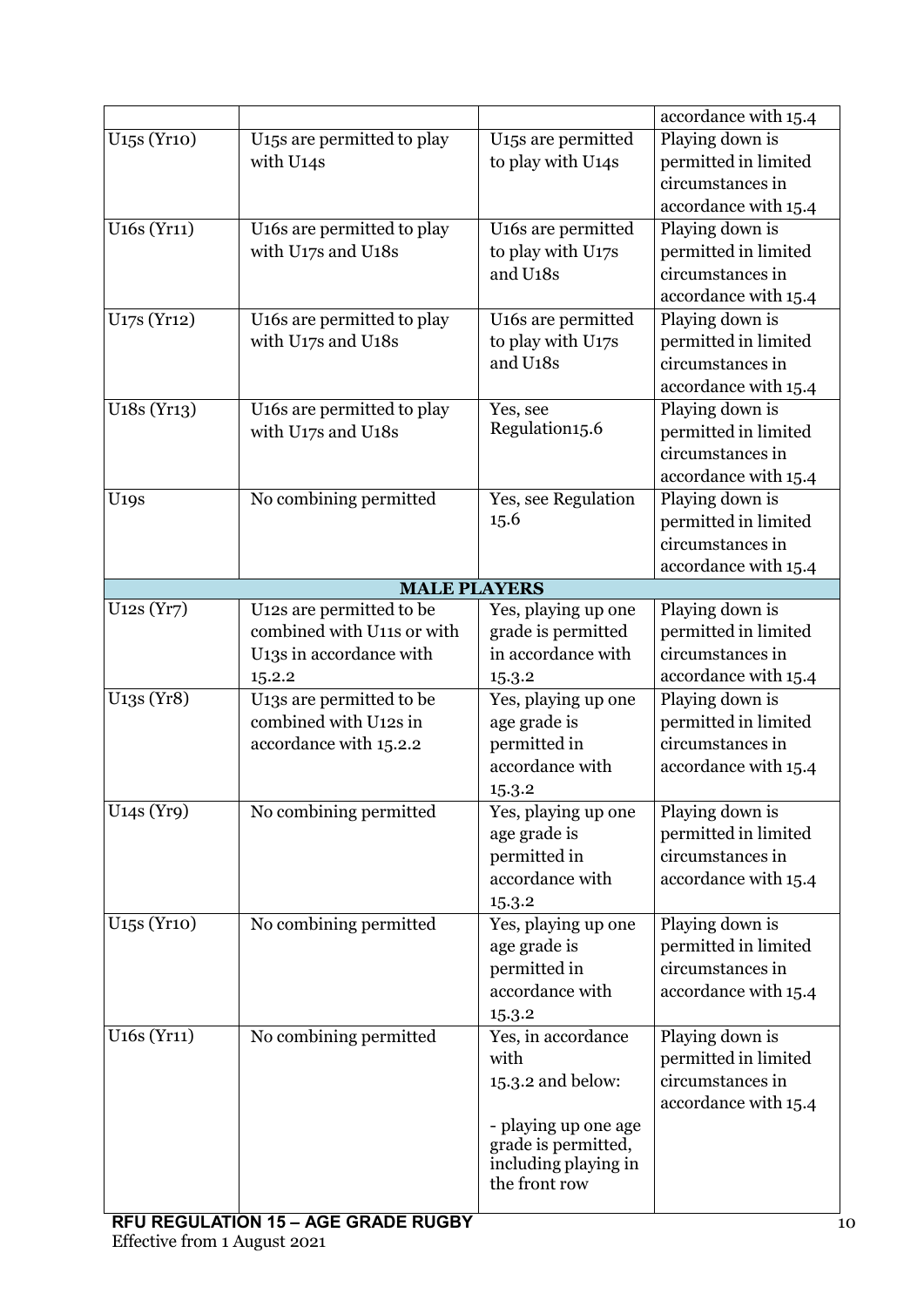|                                       |                                                                  | - playing up two age<br>grades is permitted<br>but not including in<br>the front row of<br>contested scrums in<br>15 a-side rugby |                                                                                                                                                                           |
|---------------------------------------|------------------------------------------------------------------|-----------------------------------------------------------------------------------------------------------------------------------|---------------------------------------------------------------------------------------------------------------------------------------------------------------------------|
| U <sub>17</sub> s (Yr <sub>12</sub> ) | U <sub>17</sub> s are permitted to play<br>with U18s             | U <sub>17</sub> s are permitted<br>to play with U18s                                                                              | Playing down is<br>permitted in limited<br>circumstances in<br>accordance with 15.4                                                                                       |
| $U18s$ (Yr13)                         | U <sub>18</sub> s are permitted to play<br>with U <sub>17S</sub> | Yes, see Regulation<br>15.6                                                                                                       | U <sub>18</sub> s are permitted<br>to play with U <sub>17s</sub><br>Playing down two<br>age grades is<br>permitted in limited<br>circumstances in<br>accordance with 15.4 |
| U <sub>19S</sub>                      | No combining permitted                                           | Yes, see Regulation<br>15.6                                                                                                       | Playing down is<br>permitted in limited<br>circumstances in<br>accordance with 15.4                                                                                       |

# **15.6 Playing Adult Rugby**

- 15.6.1 Subject to 15.7 a male and female player can play and train in adult contact rugby when they reach their seventeenth birthday provided the following conditions are met:
	- (a) the player does not train or play in the front row of the contested scrum. Once a player has reached the age of 18, the player may play in any position;
	- (b) the RFU Safeguarding Policy and RFU Regulation 21 are complied with;
	- (c) the Club has an appointed Safeguarding Officer and is approved by its Constituent Body to play 17 year olds in adult rugby for the season by completing the Playing Adult Rugby – Club Approval Form and process; [https://www.englandrugby.com//dxdam/5b/5b85772d-d269-4b57-816b-](https://www.englandrugby.com/dxdam/5b/5b85772d-d269-4b57-816b-8cdff401949b/Playing%20Adult%20Rugby%20Club%20Approval%20Form%202019.pdf)[8cdff401949b/Playing%20Adult%20Rugby%20Club%20Approval%20Form%202019.](https://www.englandrugby.com/dxdam/5b/5b85772d-d269-4b57-816b-8cdff401949b/Playing%20Adult%20Rugby%20Club%20Approval%20Form%202019.pdf) [pdf](https://www.englandrugby.com/dxdam/5b/5b85772d-d269-4b57-816b-8cdff401949b/Playing%20Adult%20Rugby%20Club%20Approval%20Form%202019.pdf)
	- (d) the player has been assessed, as capable of playing with adults and the assessment has been countersigned and approved by the Constituent Body to play adult rugby until their 18th birthday by completing the Playing Adult Rugby – Player Approval Form and process; https://www.englandrugby.com//dxdam/fd/fd1b4a99-46fe-408c-bb56- 4d9a24a2da18/Playing%20Adult%20Rugby%20Player%20Approval%20Form%2020 19.pdf
	- (e) approval is required as follows:

| <b>England Academy Players</b>     | Approval in accordance with 15.7 |
|------------------------------------|----------------------------------|
| Women's Premier 15s players $(1st$ | Approval by RFU Head of          |
| team players) and female EPS       | Performance (Women)              |
| players                            |                                  |
| All other players                  | Approval by Constituent Body or  |
|                                    | ERSFU (as applicable)            |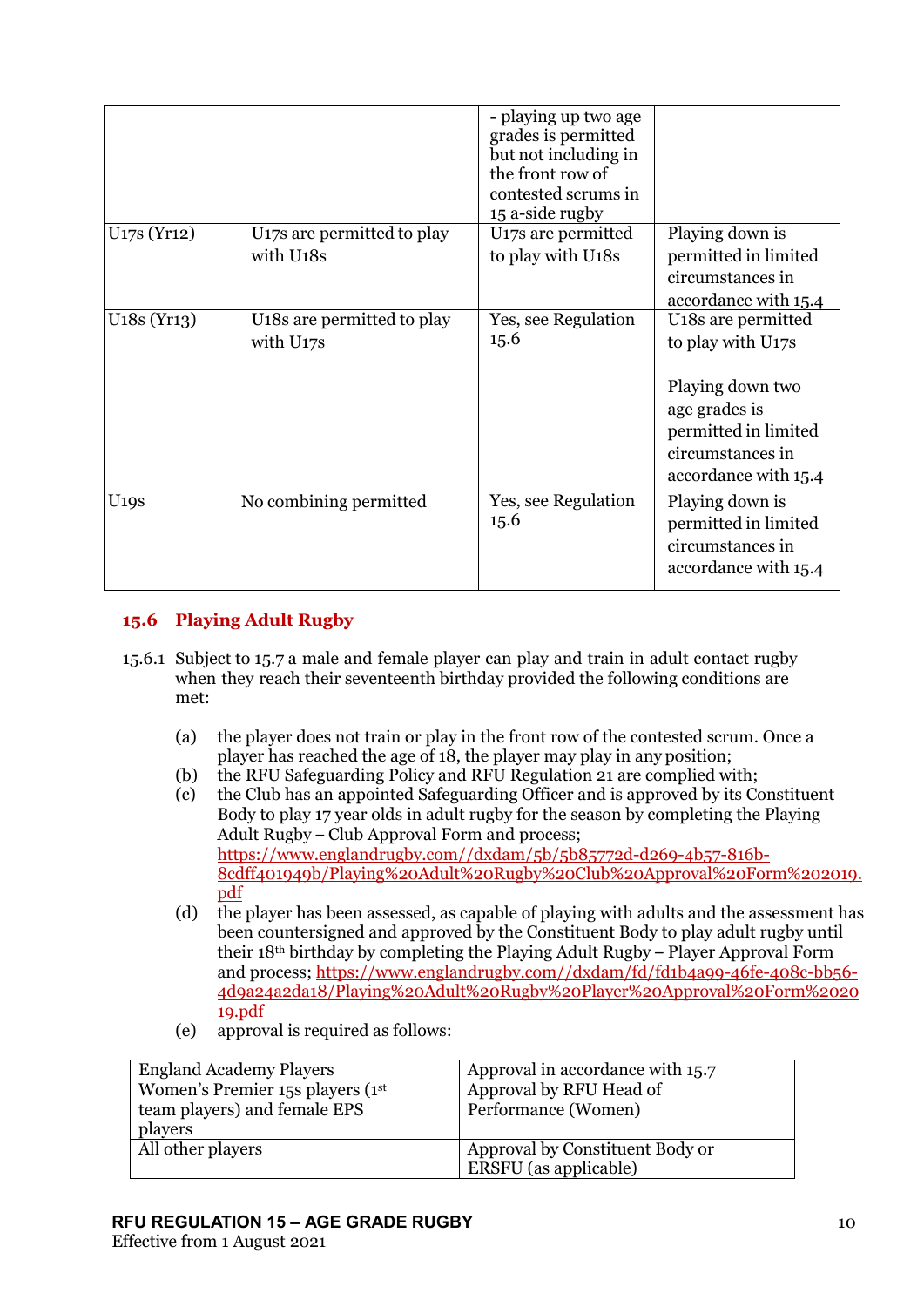- (f) subject to 15.7, no player in the U18 age grade or below is permitted to play in the following competitions:
	- i. Men's Premiership League
	- ii. Men's Premiership Cup
	- iii. Men's Premiership Shield<br>iv. Men's Championship Leag
	- Men's Championship League
	- v. Men's Championship Cup

unless, in exceptional circumstances for Premiership Rugby Club Players, approved by the Club, the RFU and PRL;

- (g) U16 age grade players, regardless of whether they are an England Academy Player or not, can only play in the U18 Academy Competition with the prior written approval of the RFU Head of Regional Academies.
- 15.6.2 Players of all ages and both sexes may train and play together in noncompetitive, non-contact rugby provided the following conditions are met:
	- (a) Regulation 15.8 is applied;
	- (b) the organiser and/or coach has assessed the session and/or match to be safe for all players; and
	- (c) under no circumstances is any element of contact rugby permitted and the training session and/or match should be conducted in accordance with the best practice principles set out in the Code.

## **15.7 England Academy Players and Representative Rugby**

- 15.7.1 With the prior written approval of the RFU Head of Regional Academies, England Academy Players (as defined in RFU Regulation 1) can:
	- (a) in the U16 age grade, play up one or two age grades including in the front row of the scrum;
	- (b) at 16 years old, play and train with adults, except in the front row ; and
	- (c) in the U17 and U18 age grades, play and train with adults, including in the front row.
- 15.7.2 Subject to competition regulations, a player may qualify to represent an Age Grade representative team in a Constituent Body for that season if the player meets one of the following criteria:
	- (a) they attend a school affiliated to that Constituent Body Schools Union;
	- (b) they reside in that Constituent Body for any part of that season;
	- (c) they were born in that Constituent Body;
	- (d) they are a registered playing member of a club affiliated to that Constituent Body;
	- (e) they played for that Constituent Body in a representative fixture the previous season.
- 15.7.3 Membership of a Constituent Body's Developing Player Programme (DPP)/Elite Player Development Group (EPDG) or an Academy does not entitle a Player to play for that Constituent Body if the Player does not satisfy one of the criteria set out in 15.7.2.
- 15.7.4 Where a player has not been selected for a Constituent Body the Divisional Chair of Selectors may allow the Player to play for another Constituent Body for which the Player is not qualified if it is in the interests of the Player's development.

## **15.8 Season and Out of Season Activity**

## **RFU REGULATION 15 – AGE GRADE RUGBY**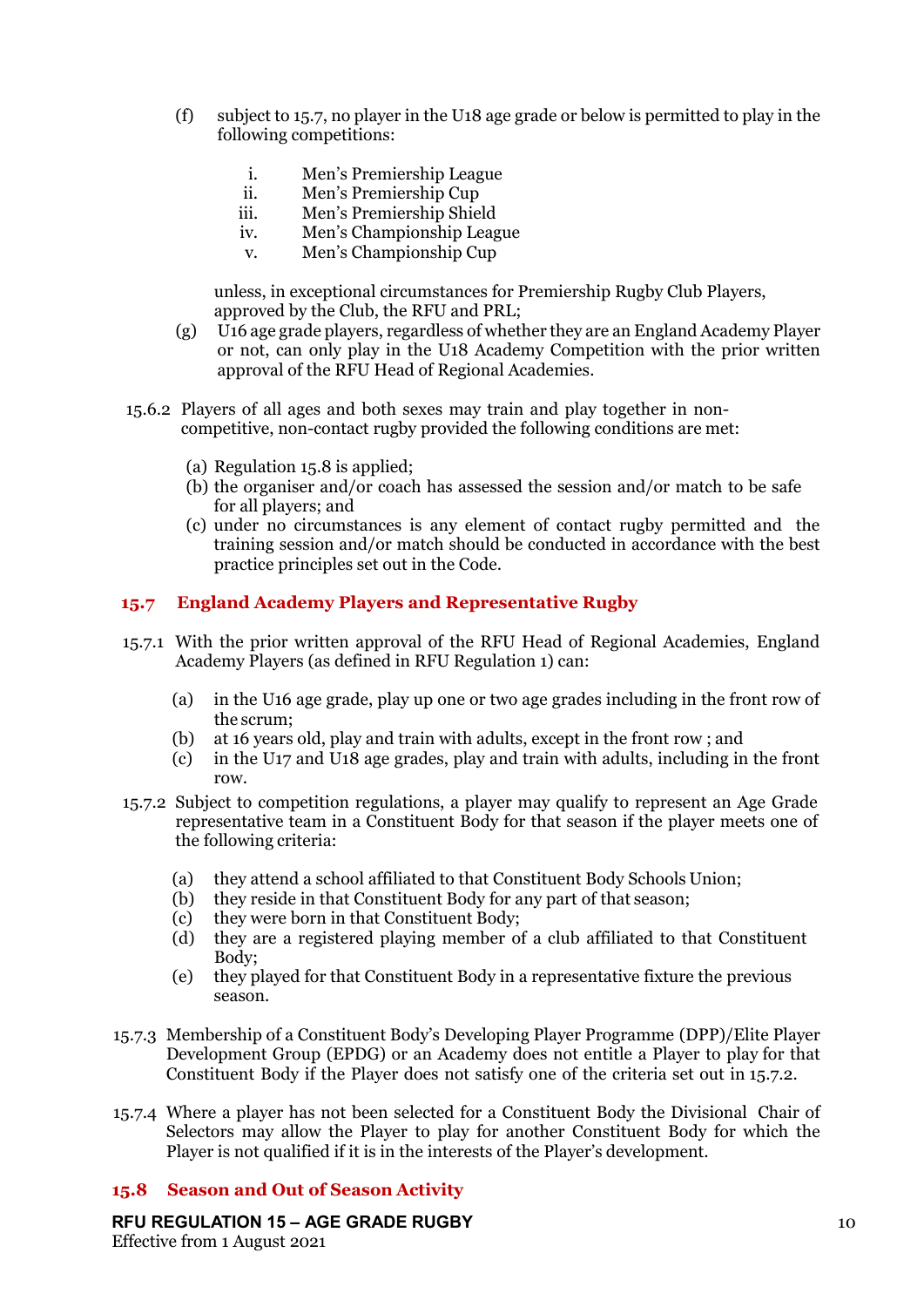15.8.1 In Age Grade Rugby the Season shall be as set out below:

Season 2021-2022 will run from Saturday 4 September 2021 until Monday 2 May 2022.

Season 2022-23 will run from Saturday 3 September 2022 until Monday 1 May 2023.

- 15.8.2 The RFU has specifically developed best practice principles on out of season activity to ensure players have sufficient rest and recovery over the summer. In particular, children of primary school age are to be encouraged to participate in non-rugby activities that develop fundamental movement and core skills. The RFU expects those involved in age grade rugby to respect these principles in the interest of player welfare. These principles can be found at [www.englandrugby.com/participation/coaching/age](http://www.englandrugby.com/participation/coaching/age-grade-rugby/codes-of-practice;)[grade-rugby/codes-of-practice.](http://www.englandrugby.com/participation/coaching/age-grade-rugby/codes-of-practice;)
- 15.8.3 Rugby activity is permitted during the Season and outside of the Season as set out below (and summarised in the table at 15.8.7):

#### **U13s and below**

- 15.8.4 In the U13s and below age grades, all rugby activity is permitted throughout the year (during the Season and outside of the Season) except:
	- (a) U5s and U6s are not permitted to participate in: (i) contact training at any time of the year; (ii) contact or non-contact matches and competitions at any time of the year; and (iii) Outgoing Tours outside of the Season.
	- (b) U7s and U8s are not permitted to participate in: (i) contact training at any time of the year; (ii) contact matches and competitions at any time of the year; (iii) non-contact matches and competitions outside of the Season; and (iv) Outgoing Tours outside of the Season.
	- (c) U9s to U11s are not permitted to participate in: (i) contact training outside of the Season; (ii) contact or non-contact matches and competitions outside of the Season; and (iii) Outgoing Tours outside of the Season.
	- (d) U12s and U13s are not permitted to participate in: (i) contact training outside of the Season; (ii) contact or non - contact matches and competitions outside of the Season; and (iii) Outgoing Tours outside of the Season.

## **U14s and above**

- 15.8.5 In U14s to U18s age grades, all rugby activity is permitted throughout the year (during the Season and outside of the Season) except that no training, matches and competitions involving contact are permitted save that:
	- (a) at U14, U15 and U16, XRugby 7s matches and competitions (including preparation for those matches and competitions) are permitted;
	- (b) at U17 and U18, XRugby 7s or 7-a-side matches and competitions (including preparation for those matches and competitions) are permitted;

#### **RFU REGULATION 15 – AGE GRADE RUGBY**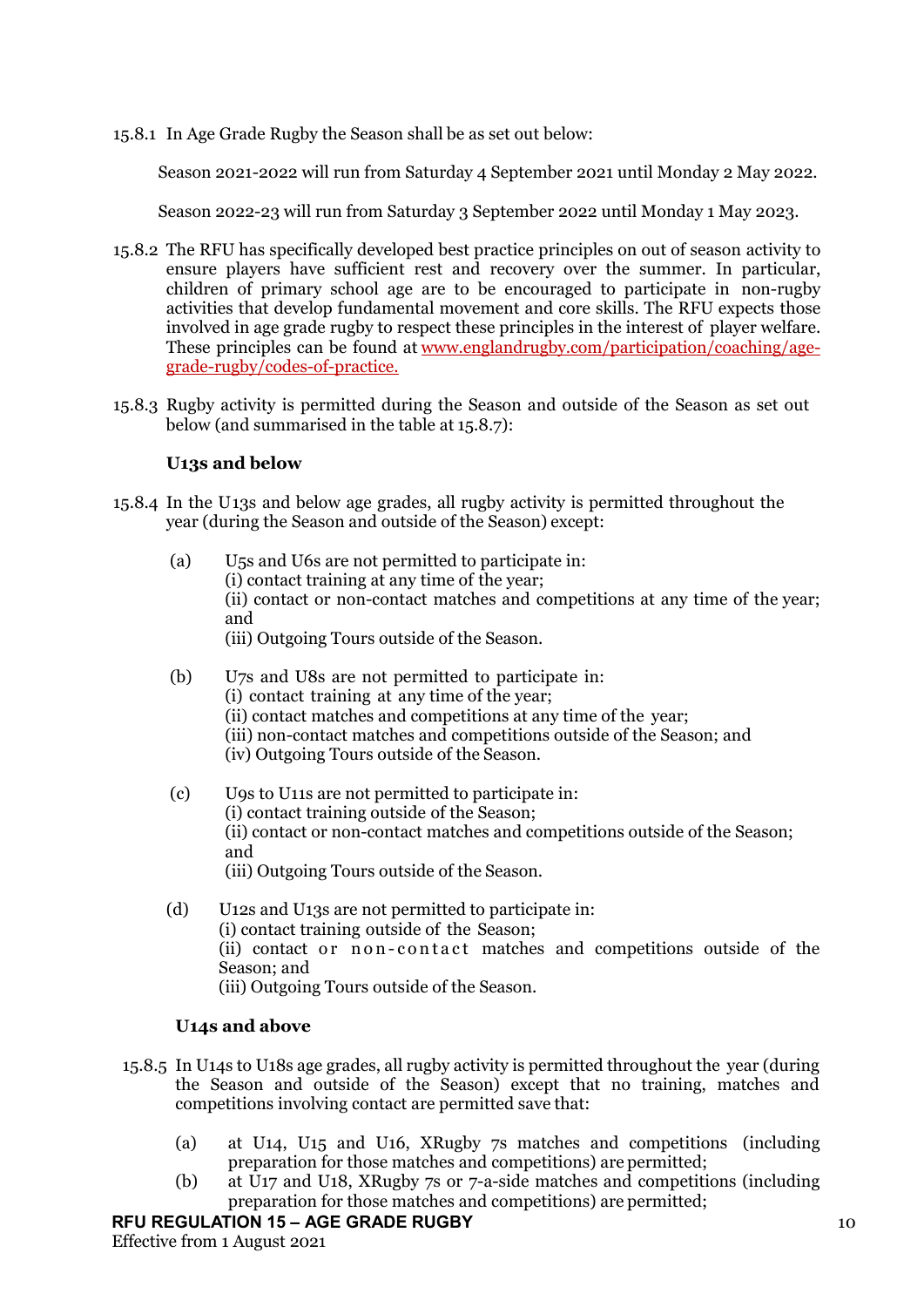- (c) at U15 and U17, CB Representative Rugby activity is permitted up to and including the last May Bank Holiday Monday;
- (d) if a competition match scheduled to be played within the Season is abandoned or postponed due to adverse weather conditions, such match may be replayed up to and including the last May Bank Holiday Monday, at all times in accordance with Regulation 15.9 which requires prior writtenapproval;
- (e) in the last two weeks immediately prior to the start of the Season pre-season training and training matches are permitted;
- (f) Academy or Centre of Excellence activity is permitted if pre-approved by the RFU.
- 15.8.6 Outgoing Tours and preparations for such tours at U14 and above are permitted as long as Regulation 15.9 is complied with.
- 15.8.7 Overview of rugby activity that is permitted during the Season and outside of the Season:

| <b>AGE</b>                                               | <b>IN SEASON ACTIVITY</b>            |                                             |                 |                                             |                                                             |
|----------------------------------------------------------|--------------------------------------|---------------------------------------------|-----------------|---------------------------------------------|-------------------------------------------------------------|
| <b>GRADE</b>                                             |                                      | <b>NON-CONTACT</b>                          | <b>CONTACT</b>  |                                             | <b>OUTGOING</b>                                             |
|                                                          | <b>Training</b>                      | <b>Matches &amp;</b><br><b>Competitions</b> | <b>Training</b> | <b>Matches &amp;</b><br><b>Competitions</b> | $\mathbf{\&}$<br><b>INCOMI</b><br><b>NG</b><br><b>TOURS</b> |
| $U$ <sub>5</sub> s &<br>U <sub>6s</sub>                  | <b>YES</b>                           | N <sub>O</sub>                              | N <sub>O</sub>  | N <sub>O</sub>                              | <b>YES</b>                                                  |
| $U$ 7s $\&$<br>U8s                                       | <b>YES</b>                           | <b>YES</b>                                  | N <sub>O</sub>  | NO                                          | <b>YES</b>                                                  |
| U9s,<br>$U$ 10s &<br><b>U11s</b>                         | <b>YES</b>                           | <b>YES</b>                                  | <b>YES</b>      | <b>YES</b>                                  | <b>YES</b>                                                  |
| U <sub>12S</sub> &<br>U <sub>13</sub> s                  | <b>YES</b>                           | <b>YES</b>                                  | <b>YES</b>      | <b>YES</b>                                  | <b>YES</b>                                                  |
| U <sub>14</sub> s,<br>U <sub>15</sub> s &<br><b>U16s</b> | <b>YES</b>                           | <b>YES</b>                                  | <b>YES</b>      | <b>YES</b>                                  | <b>YES</b>                                                  |
| U17s &<br><b>U18s</b>                                    | <b>YES</b>                           | <b>YES</b>                                  | <b>YES</b>      | <b>YES</b>                                  | <b>YES</b>                                                  |
|                                                          | <b>OUT OF SEASON ACTIVITY</b>        |                                             |                 |                                             |                                                             |
| <b>AGE</b>                                               | <b>NON-CONTACT</b><br><b>CONTACT</b> |                                             |                 | <b>OUTGOING</b>                             |                                                             |
| <b>GRADE</b>                                             | <b>Training</b>                      | <b>Matches &amp;</b><br><b>Competitions</b> | <b>Training</b> | <b>Matches &amp;</b><br><b>Competitions</b> | $\mathbf{\&}$<br><b>INCOMI</b><br><b>NG</b><br><b>TOURS</b> |
| $U$ <sub>5</sub> s &<br>U <sub>6s</sub>                  | <b>YES</b>                           | N <sub>O</sub>                              | NO              | NO                                          | NO                                                          |
| $U$ 7s $\&$<br>U8s                                       | <b>YES</b>                           | N <sub>O</sub>                              | NO              | NO                                          | N <sub>O</sub>                                              |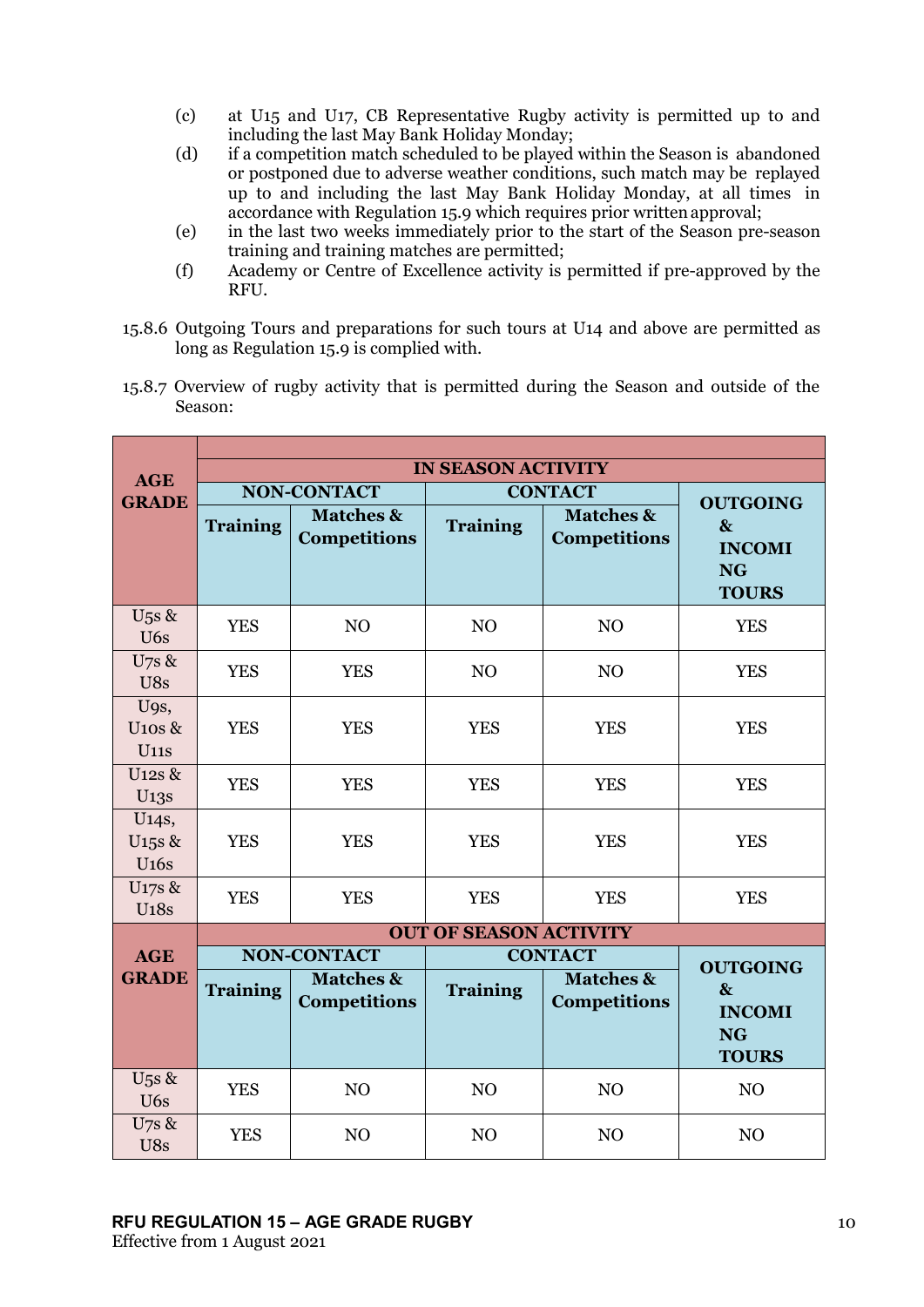| U9s,<br>$U$ 10s &<br><b>U11s</b>                  | <b>YES</b> | N <sub>O</sub> | N <sub>O</sub>                                  | N <sub>O</sub>                              | N <sub>O</sub> |
|---------------------------------------------------|------------|----------------|-------------------------------------------------|---------------------------------------------|----------------|
| $U12s$ &<br>U <sub>13s</sub>                      | <b>YES</b> | N <sub>O</sub> | N <sub>O</sub>                                  | N <sub>O</sub>                              | N <sub>O</sub> |
| U <sub>14</sub> s,<br>U <sub>15</sub> s &<br>U16s | <b>YES</b> | <b>YES</b>     | NO, SAVE<br>AS<br><b>PERMITTED</b><br>IN 15.8.5 | NO, SAVEAS<br><b>PERMITTED</b><br>IN 15.8.5 | <b>YES</b>     |
| U <sub>17</sub> s &<br><b>U18s</b>                | <b>YES</b> | <b>YES</b>     | NO, SAVE<br>AS<br><b>PERMITTED</b><br>IN 15.8.5 | NO, SAVEAS<br><b>PERMITTED</b><br>IN 15.8.5 | <b>YES</b>     |

# **15.9 Approval of Competitive Activity, Rugby Camps and Tours**

- 15.9 Competitions, Tournaments, Festivals, Rugby Camps and Tours are permitted butthe following conditions must be met:
	- (a) Regulation 15 is complied with in full;
	- (b) they are in line with the Age Grade Playing Calendar and competition format of the specific age grade; and
	- (c) written prior approval is obtained as set out in the table below.

| <b>ACTIVITY</b>                                                                                                                                                       | <b>ORGANISED FOR</b>                                                                             | <b>APPROVED BY</b> |
|-----------------------------------------------------------------------------------------------------------------------------------------------------------------------|--------------------------------------------------------------------------------------------------|--------------------|
| In Season & Out of Season Competitions                                                                                                                                | Clubs                                                                                            | CB                 |
| Locally organised Festivals, Tournaments                                                                                                                              | Schools                                                                                          | CSU                |
| and Competitions                                                                                                                                                      | Colleges                                                                                         | <b>ECRFU</b>       |
| National Festivals, Competitions and Camps                                                                                                                            | Clubs                                                                                            | CB                 |
| If participating teams are from more than                                                                                                                             | Schools                                                                                          | <b>ERFSU</b>       |
| just neighbouring CBs and there are more<br>than six entrants                                                                                                         | Colleges                                                                                         | <b>ECRFU</b>       |
| Rugby Camps - Local/County                                                                                                                                            | All                                                                                              | CB                 |
| Rugby Camps - Regional/National                                                                                                                                       | All                                                                                              | <b>RFU</b>         |
| CB & Regional Competitions and Rep Rugby<br>Annual activity beyond club and<br>school/college level (incl domestic Unions),<br>to be included in AG Playing Calendars | All                                                                                              | CB                 |
| Outgoing and Incoming Tours                                                                                                                                           | See Regulation 10 and Guidance at<br>www.englandrugby.com/governance/ga<br>mesupport/rugby-tours |                    |

# **15.10 Clothing and Goggles**

15.10.1Age grade players are permitted to wear base layers (including both long and short

**RFU REGULATION 15 – AGE GRADE RUGBY** Effective from 1 August 2021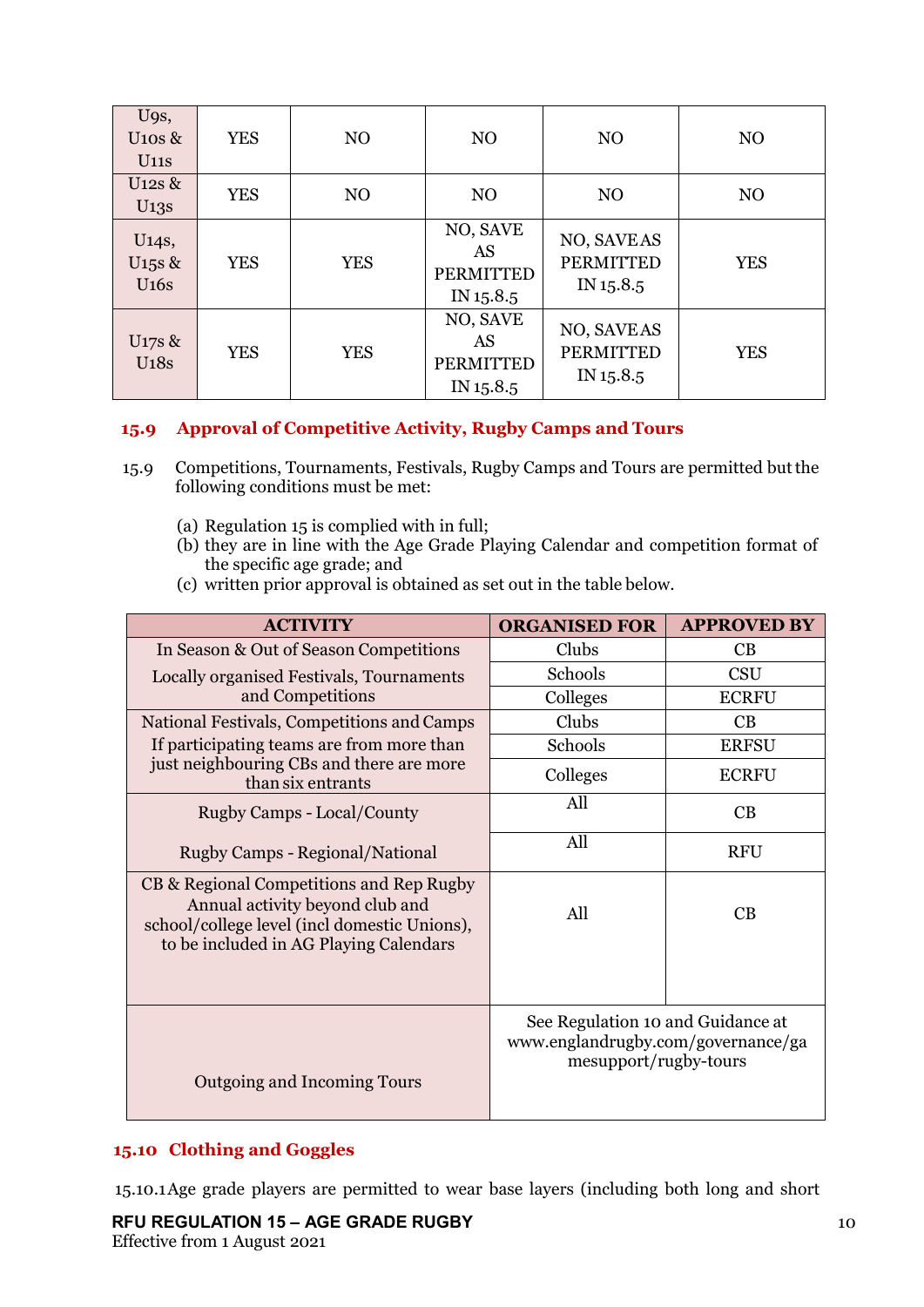sleeve tops and full length tights) provided they comply with the World Rugby Regulatory requirements set out in World Rugby Regulation 12 and Law 14 which are available on [www.worldrugby.org.](http://www.worldrugby.org/) The Rugby Safe Essential Guide provides guidance on base layers in the frequently asked questions:

<https://www.englandrugby.com/participation/playing/player-welfare-rugby-safe>

- 15.10.2 Players of all age grades are permitted to wear spectacles, glasses or specifically designed sports goggles in all forms of non-contact rugby. Players are permitted to wear specifically designed sports goggles in any form of contact rugby only where the following conditions are satisfied:
	- (a) the sports goggles must be dispensed by a General Optical Council ("GOC") registered dispensing optician or an optometrist registered with the GOC; and
	- (b) the player must have written confirmation from the registered dispensing optician or optometrist that:
		- i. the goggles are required to correct the vision of the player or are required to protect the player's eyes due to a medical or optical condition, to enable the playing of rugby union; and
		- ii. the goggles do not substantially restrict any normal field of vision and are suitable for use in evasion contact sports; and
		- iii. the goggles do not constitute a physical danger to the player or other players; and
		- iv. the player is not capable of wearing contact lenses and why this is the case; and
	- (c) the player must have the consent of their parents or guardian to the wearing of the sports goggles.
- 15.10.3 Clubs/schools must report any injuries caused as a result of the sports goggles to the RFU Community Medical Team by emailing [sportsinjuriesadmin@rfu.com](mailto:sportsinjuriesadmin@rfu.com) and the player's parents or guardian must report the injury to the dispensing optician or optometrist who prescribed the goggles.

*Note: If an optician is registered with the GOC they will be listed on the GOC's list of registered members which is available at www.optical.org. Please check the list by inserting the name of the individual optician/optometrist.*

# **15.11 Duration of Matches, Coaching and Training Sessions**

15.11.1 All players, match officials, schools, colleges and clubs must ensure that no player plays more than 35 matches per Season and in respect of all matches and festivals, plays no more than the maximum playing times set out in the table below:\*

| <b>AGE GRADE</b>                     | <b>MAXIMUM</b><br><b>MINUTES</b><br><b>EACH HALF</b> | <b>MAXIMUM MINUTES PER</b><br><b>DAY</b> |
|--------------------------------------|------------------------------------------------------|------------------------------------------|
| <b>U7s &amp; U8s</b>                 | 10                                                   | 50                                       |
| <b>U9s &amp; U10s</b>                | 15                                                   | 60                                       |
| <b>U11s &amp; U12s</b>               | 20                                                   | 70                                       |
| U <sub>13</sub> s & U <sub>148</sub> | 25                                                   | 80                                       |
| U15s                                 | 30                                                   | 90                                       |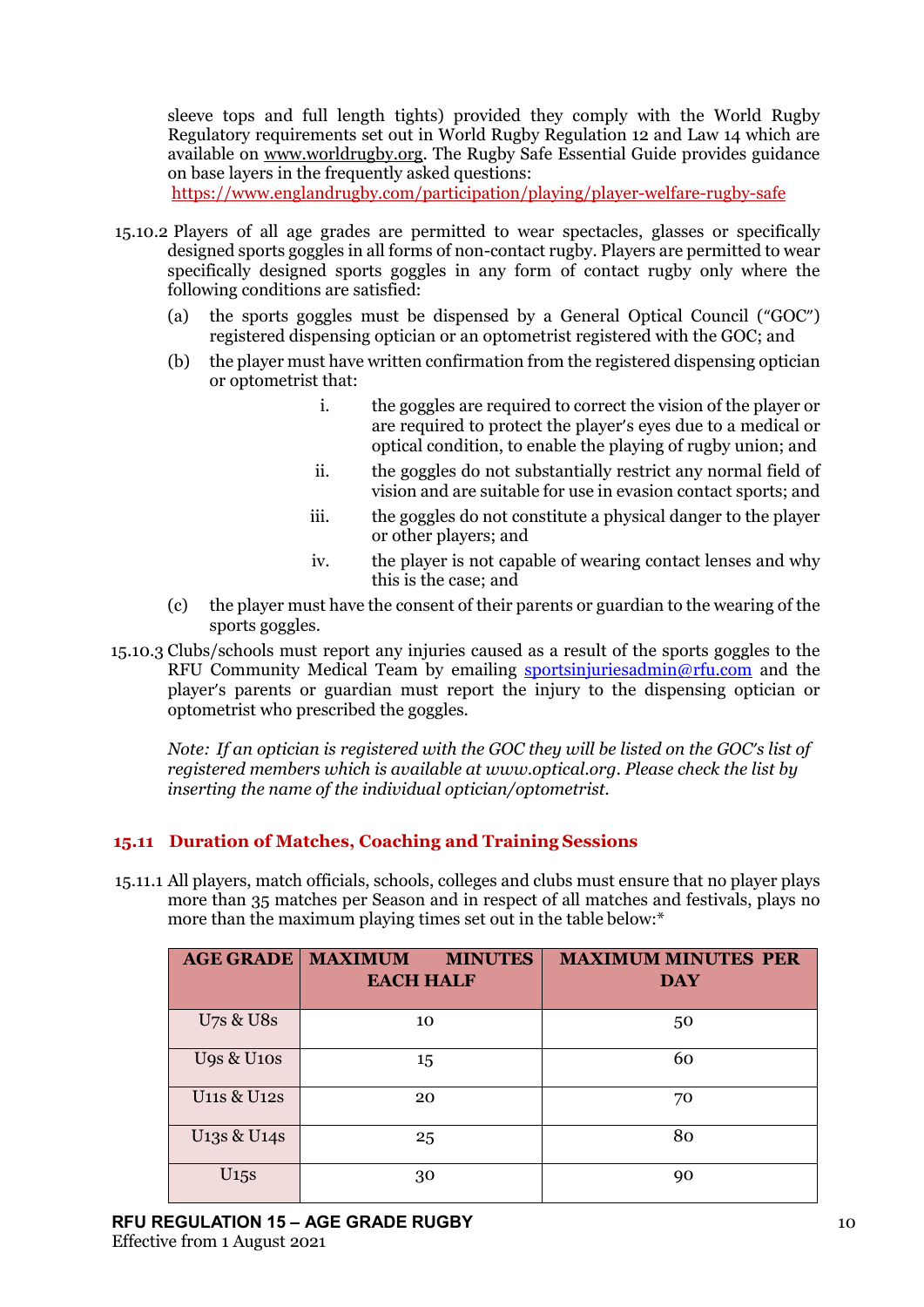| U <sub>16s</sub> and | <u>_</u><br>ບບ | 90 |
|----------------------|----------------|----|
| above                |                |    |
|                      |                |    |

\* s*ave that for each Age Grade group an additional 15 minutes per day shall be allowed for delivery of the RFU's injury prevention exercise programme, Activate. For example, U16s and above may engage in a total of 105 minutes of rugby activity per day where 90 minutes is attributable to training/playing and 15 minutes is attributable to the delivery of Activate.*

Further guidance as to playing times and durations for single fixtures, festivals, tournaments and coaching and training sessions are set out in the Guidance available at [www.englandrugby.com/participation/coaching/age-grade-rugby/codes-of-practice.](http://www.englandrugby.com/participation/coaching/age-grade-rugby/codes-of-practice;)

15.11.2No extra time is permitted in any match except that added for injury time.

15.11.3 Matches must be brought to an end if:

- (a) at Under 7s to Under 13s the try difference rises to more than six; or
- (b) at Under 14s to Under 18s the points difference is more than 50 points.

## **15.12 Half Game Rule**

- 15.12.1 Other than set out in Regulation 15.12.2, all clubs, teams, schools and colleges must ensure that each player selected in every match day squad plays at least half of the Available Playing Time. This requirement is mandatory across the entire age grade game and in respect of all contact and non-contact age grade matches, including 7 a-side matches and festivals/tournament matches.
- 15.12.2 In respect of the U18 Academy Competition only, all clubs must ensure that each player selected in every match day squad plays at least 20% of the Available Playing Time.
- 15.12.3 'Available Playing Time' means the total amount of time allocated to a particular match (or matches) by RFU Regulations, any competition specific regulations or by the coaches of the playing teams (in circumstances where those coaches have agreed to play a shortened match). Any stoppages that may occur during a match are not to be taken into account when calculating the Available Playing Time. For example, where a match is 70 minutes long, the Available Playing Time is 70 minutes and each player must receive a minimum of 35 minutes playing time under the Half Game Rule. Where a team is participating in multiple matches in one day, the Total Available Playing Time will be the total number of minutes allocated to all matches played by the team on that day; and in all cases (a) includes playing time spent off the pitch due to a temporary injury or yellow card and (b) excludes playing time that would have been available had a match not be abandoned or shortened due to bona fide reasons or in accordance with Regulation 15.11.3.
- 15.12.4 Regulation 15.12.1 will not apply in the event that a player is permanently removed from the match:
	- (a) due to an injury incurred during the match;
	- (b) as a result of a bona fide risk of injury; or
	- (c) as a result of a red card or in the event of the referee requesting that a player be permanently removed from the match.

## **15.13 Competition Regulations**

There are specific competition regulations relating to the following Age Grade competitions and these are available upon request from the RFU:

#### **RFU REGULATION 15 – AGE GRADE RUGBY**

Effective from 1 August 2021